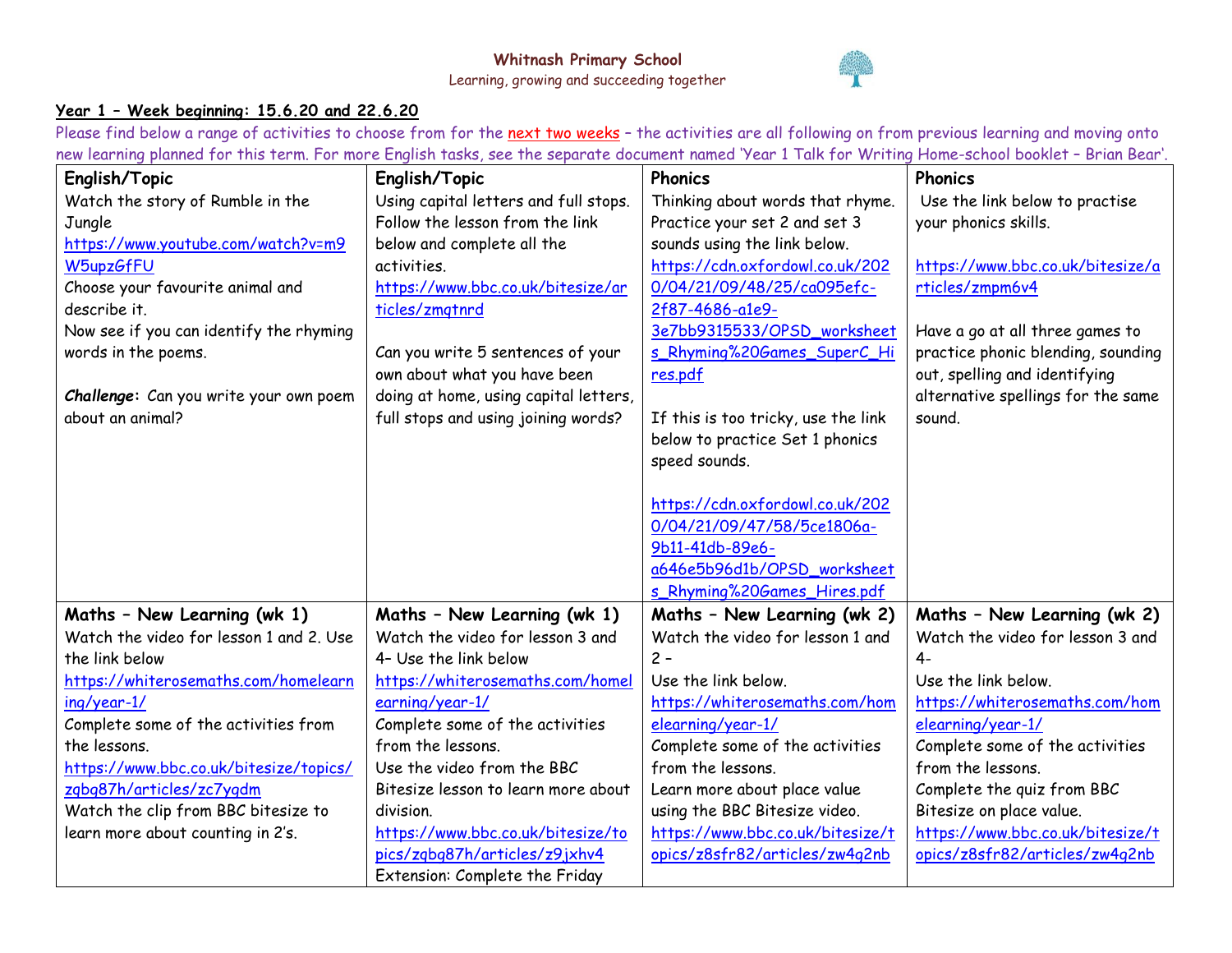|                                                                                                                                                                                                                             | challenge (released on a Friday).                                                                                                                                                                                                      |                                                                                                                                                                                                                                                                                                |                                                                                                                                                                                                                                               |  |
|-----------------------------------------------------------------------------------------------------------------------------------------------------------------------------------------------------------------------------|----------------------------------------------------------------------------------------------------------------------------------------------------------------------------------------------------------------------------------------|------------------------------------------------------------------------------------------------------------------------------------------------------------------------------------------------------------------------------------------------------------------------------------------------|-----------------------------------------------------------------------------------------------------------------------------------------------------------------------------------------------------------------------------------------------|--|
|                                                                                                                                                                                                                             |                                                                                                                                                                                                                                        |                                                                                                                                                                                                                                                                                                |                                                                                                                                                                                                                                               |  |
| Maths - time<br>Watch the video clips on how to tell the<br>time. Complete the activity after.<br>https://www.bbc.co.uk/bitesize/topics/<br>zhk82hv/articles/zcmdwxs<br>Can you tell the time to the hour and<br>half past? | Maths - time<br>Either ask your grown-up to print<br>the attached picture of the clocks<br>or make your own clock using a<br>paper plate/ cut-out circle. Can you<br>cut them out and put the hands to<br>tell the times?<br>1 o'clock | <b>Maths - Calculations</b><br>Fact families - choose 2 numbers (one<br>1 digit number and 1 number between<br>1 and 20). Write 4 number sentences<br>for these 2 numbers.<br>(e.g. 4+12=16, 12+4=16, 16-4=12, 16-<br>$12=4)$<br>Choose your own numbers and write<br>fact families for these. | Maths - Calculations<br>Revising number bonds to 10 and 20.<br>Can you write all the number bonds to<br>10 and 20?<br>Use this bitesize lesson to help you<br>revise the number bonds.<br>https://www.bbc.co.uk/bitesize/articl<br>es/zh8m6v4 |  |
|                                                                                                                                                                                                                             | Half past 3                                                                                                                                                                                                                            | Use this bitesize lesson to help you<br>revise the fact families.<br>https://www.bbc.co.uk/bitesize/artic<br>les/zkd98xs                                                                                                                                                                       | Challenge: Complete the activities<br>from the Bitesize lesson.                                                                                                                                                                               |  |
| Maths - Money                                                                                                                                                                                                               | Maths - Money                                                                                                                                                                                                                          | Phonics                                                                                                                                                                                                                                                                                        | <b>Phonics</b>                                                                                                                                                                                                                                |  |
| https://www.bbc.co.uk/bitesize/clips/zp<br>ckg6f                                                                                                                                                                            | Make some paper or card coins - or<br>use some real money if you have a<br>piggy bank!                                                                                                                                                 | How many words can you list that<br>begin with the first letter of<br>your name? Can you identify and                                                                                                                                                                                          | Think about the sound 'I'. (i-e, igh,<br>y, ie) Make a list of words for<br>each one. How many words can                                                                                                                                      |  |
| Watch the video as El Numbre finds<br>different ways to make 7p.                                                                                                                                                            | Label some toys with prices:<br>10 <sub>p</sub><br>15p                                                                                                                                                                                 | underline the special friends in<br>the words you have written?                                                                                                                                                                                                                                | you think of? Which is the most<br>common way of writing the sound?<br>Extension: Complete the                                                                                                                                                |  |
| Use coins from around your house or<br>make some of your own. How many<br>different ways can you find to make<br>10 <sub>p</sub> ?                                                                                          | 12p<br>5p<br>6p<br>Can you find the right coins to                                                                                                                                                                                     | Challenge: Choose a different<br>name and list all the words<br>starting with the first letter.<br>Which letter did you think of the                                                                                                                                                           | attached worksheet on ways of<br>writing igh sound.<br>(i-e -nice smile, igh-fly high, ie -<br>terrible tie and y - my fly)                                                                                                                   |  |
|                                                                                                                                                                                                                             | make the amounts? Play with your<br>sibling or grown-up.                                                                                                                                                                               | more words for?                                                                                                                                                                                                                                                                                |                                                                                                                                                                                                                                               |  |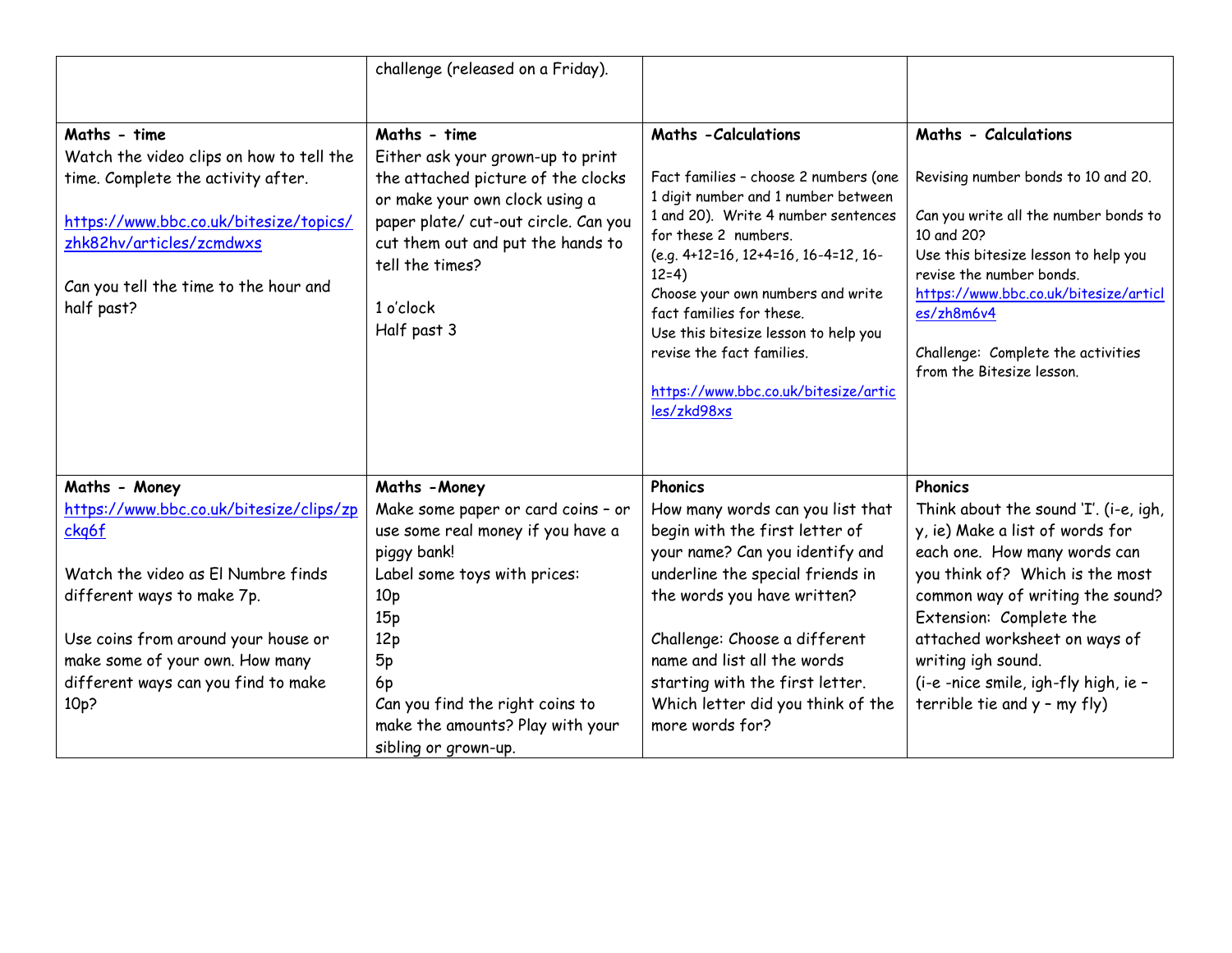Attach the clock hands to the clock face using a prong fastener.